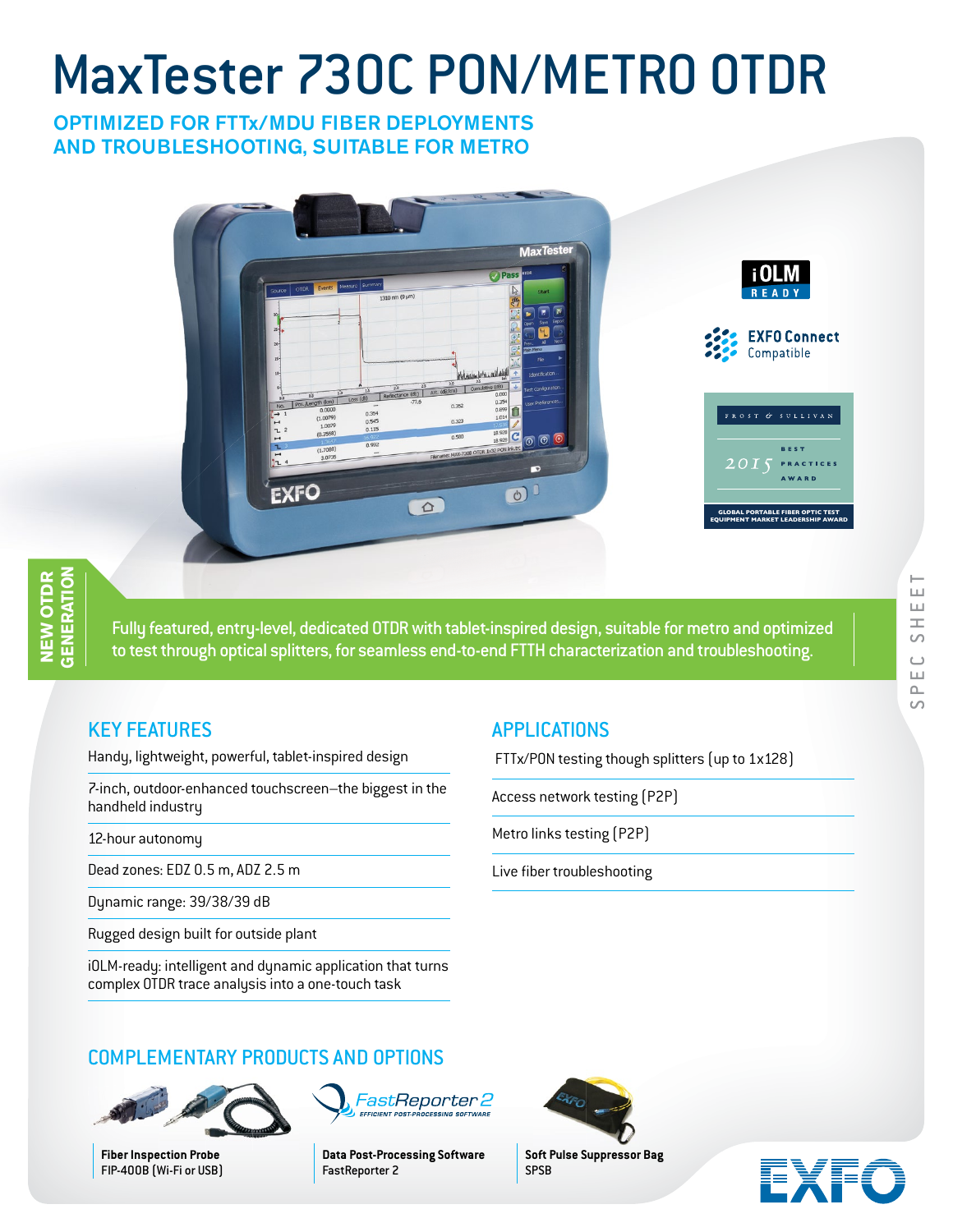# THE HANDHELD OTDR... REINVENTED.

The MAX-700B/C Series is the first tablet-inspired OTDR line that is handy, lightweight and rugged enough for any outside plant environment. With a 7-inch, outdoor-enhanced touchscreen–the most efficient handheld display in the industry–it delivers an unprecedented user experience. Its intuitive Windows-like GUI ensures a fast learning curve. Plus, its new and improved OTDR 2 environment offers icon-based functions, instant boot-up, automatic macrobend finders as well as improved auto and real-time modes.

The Max-700B/C Series is a line of genuine high-performance OTDRs from the world's leading manufacturer. It delivers EXFO's tried and true OTDR quality and accuracy along with the best optical performance for right-first-time results, every time.

The amazing 12-hour battery life will never let a technician down, and the plug-and-play hardware options, like the VFL, power meter and USB tools, make every technician's job easier.

Most importantly, the Max-700B/C Series is finally bringing the iOLM, an intelligent OTDR-based application, to the handheld market. This advanced software turns even the most complex trace analysis into a simple, one-touch task.

Ultimately, the Max-700B/C Series is small enough to fit in your hand and big enough to fit all your needs!

## THE ENTRY-LEVEL SOLUTION DESIGNED FOR ALL YOUR TESTING NEEDS

The MAX-730C PON/METRO OTDR is optimized to test through optical splitters up to 1x128, ensuring complete end-to-end FTTH characterization. The 1625-nm or 1650-nm, out-of-band, live testing port enables the efficient troubleshooting of active networks without affecting the signal of other clients. Plus, the high dynamic range makes it suitable for metro point-to-point testing.

Other models available:

- › MAX-715B short access and FTTx last-mile installation and troubleshooting
- › MAX-720C LAN/WAN access OTDR—optimized for multimode and singlemode access network construction and troubleshooting

# LOOKING FOR ICON-BASED MAPPING?

## **Linear View (Included on All EXFO OTDRs)**

Available on our OTDRs since 2006, linear view simplifies interpretation of an OTDR trace by displaying icons in a linear way for each wavelength. This view converts the graph data points obtained from a traditional single pulse trace into reflective or non-reflective icons. With applied pass/fail thresholds, it becomes easier to pinpoint faults on your link.



This improved linear view offers you the flexibility to display both the OTDR graph and its linear view without having to perform a toggle to analyze your fiber link.

Although this linear view simplifies OTDR interpretation of a single pulse-width trace, the user must still set the OTDR parameters. In addition, multiple traces must often be performed in order to fully characterize the fiber links. See the section below to learn about how the iOLM can perform this automatically and with more accurate results.

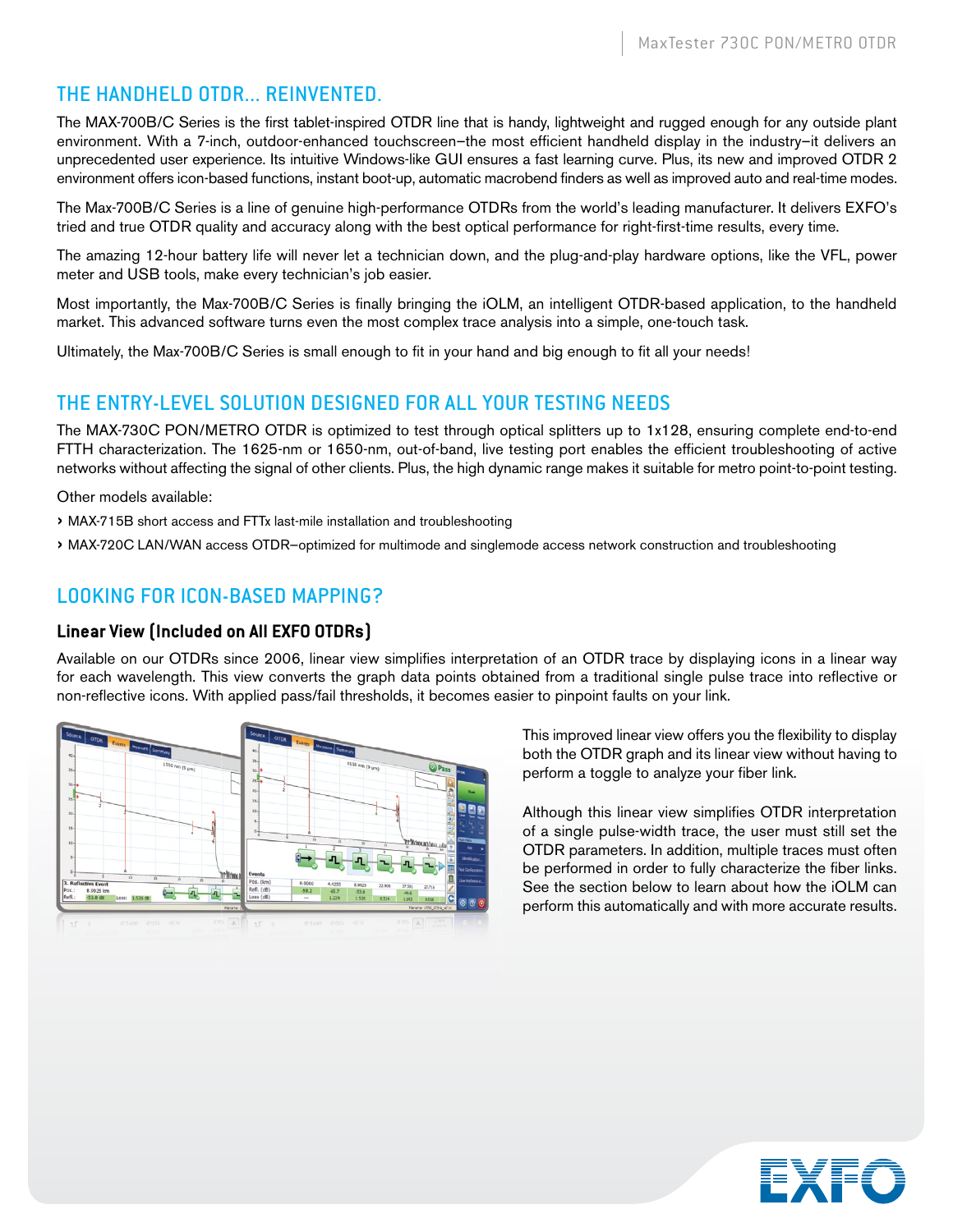## **iOLM—REMOVING THE COMPLEXITY FROM OTDR TESTING**

intelligent Optical

**Link Mapper** 

# OTDR TESTING COMES WITH ITS LOAD OF CHALLENGES...



OTDR TRACES







**In response to these challenges, EXFO developed a better way to test fiber optics:**  The iOLM is an OTDR-based application designed to simplify OTDR testing by eliminating the need to configure parameters, and/or analyze and interpret multiple complex OTDR traces. Its advanced algorithms dynamically define the testing parameters, as well as the number of acquisitions that best fit the network under test. By correlating multipulse widths on multiple wavelengths, the iOLM locates and identifies faults with maximum resolution—all at the push of a single button.

## HOW DOES IT WORK?

**Dynamic multipulse acquisition**

i OLM



**All results combined into a single link view** **Comprehensive diagnosis**



**Turning traditional OTDR testing into clear, automated, first-time-right results for technicians of any skill level.**

Patent protection applies to the intelligent Optical Link Mapper, including its proprietary measurement software. EXFO's Universal Interface is protected by US patent 6,612,750.

# THREE WAYS TO BENEFIT FROM THE iOLM



Run both iOLM and OTDR applications (Oi code) Add the iOLM software option to your



iOLM-ready unit, even while in the field





Order a unit with the iOLM application only

## iOLM FEATURES VALUE PACK

In addition to the standard iOLM feature set, you can select added-value features as part of the **Advanced** or **Pro** packages. Please refer to the intelligent Optical Link Mapper (iOLM) specification sheet for the complete and most recent description of these value packs.

## **GET THE BEST OUT OF YOUR DATA POST-PROCESSING**



## ONE SOFTWARE DOES IT ALL

This powerful reporting software is the perfect complement to your OTDR, and can be used to create and customize reports to fully address your needs.



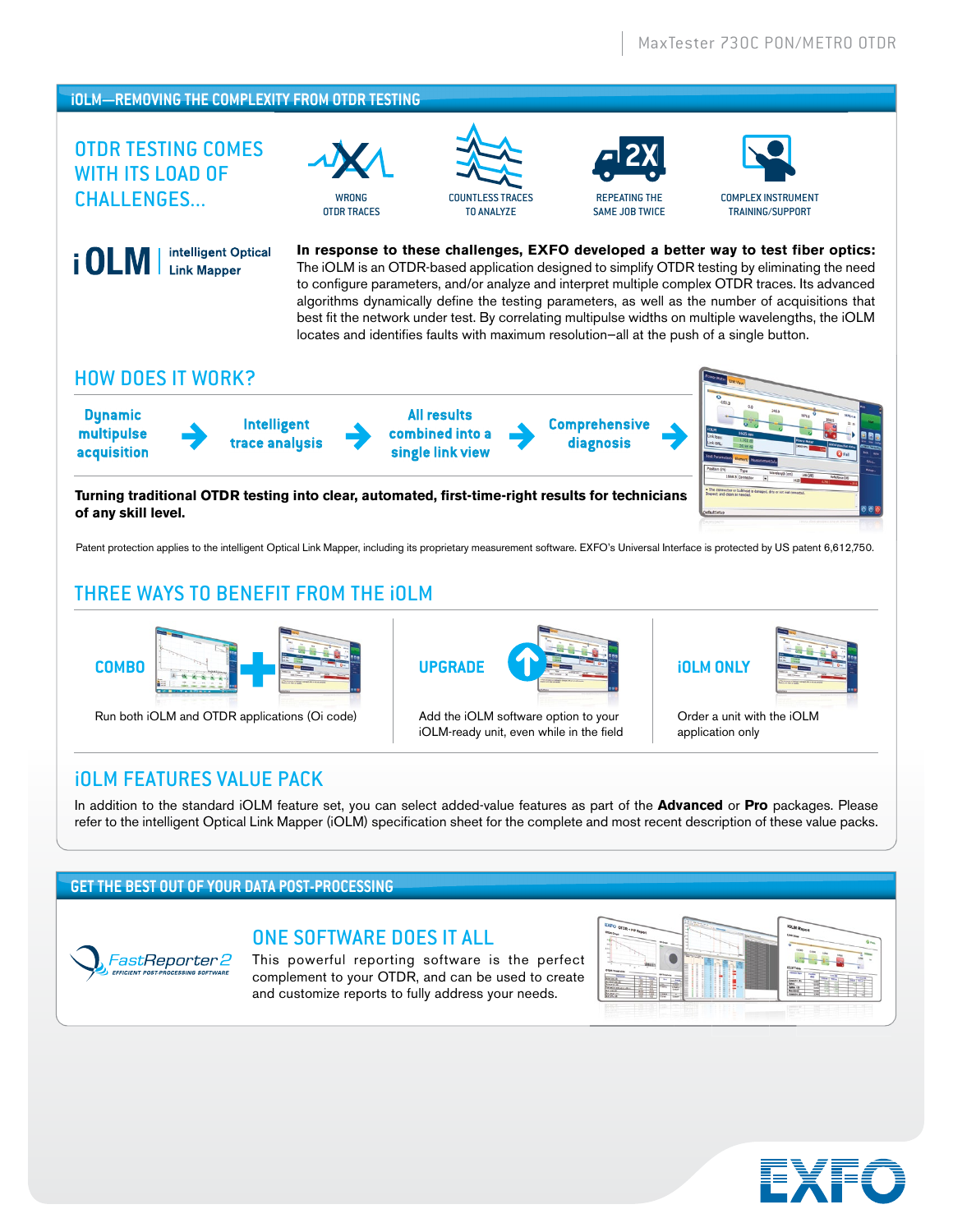# OPTICAL PLUG-AND-PLAY OPTIONS

The MaxTester features plug-and-play optical options that can be purchased whenever you need them: at the time of your order or later on. In either case, installation is a snap, and can be performed by the user without the need for any software update.

## **Optical Power Meter**

A high-level power meter (GeX) that can measure up to 27 dBm, the highest in the industry. This is essential for hybrid fiber-coaxial (HFC) networks or high-power signals. If used with an auto-lambda/auto-switching compatible light source, the power meter automatically synchronizes on the same wavelength, thus avoiding any risk of mismatched measurement.

- › Extensive range of connectors
- › Auto-lambda and auto-switching
- › Offers measurement storage and reporting
- › Seven standard calibrated wavelengths

## **Visual Fault Locator (VFL)**

The plug-and-play VFL easily identifies breaks, bends, faulty connectors and splices, in addition to other causes of signal loss. This basic, yet essential troubleshooting tool should be part of every field technician's toolbox. The VFL visually locates and detects faults over distances of up to 5 km by creating a bright-red glow at the exact location of the fault on singlemode or multimode fibers (available with the Optical Power Meter only).

#### **FIBER CONNECTOR INSPECTION AND CERTIFICATION–THE ESSENTIAL FIRST STEP BEFORE ANY OTDR TESTING**



Connect OrMax2

Taking the time to properly inspect a fiber-optic connector using an EXFO fiber inspection probe can prevent a host of issues from arising further down the line, thus saving you time, money and trouble. Moreover, using a fully automated solution with autofocus capabilities will turn this critical inspection phase into a fast and hassle-free one-step process.

## DID YOU KNOW THAT THE CONNECTOR OF YOUR OTDR/iOLM IS ALSO CRITICAL?

The presence of a dirty connector at an OTDR port or launch cable can negatively impact your test results, and even cause permanent damage during mating. Therefore, it is critical to regularly inspect these connectors to ensure that they are free of any contamination. Making inspection the first step of your OTDR best practices will maximize the performances of your OTDR and your efficiency.

## FIVE MODELS TO FIT YOUR BUDGET

| <b>FEATURES</b>                                                                                        |                                 | <b>USB WIRED</b>                  |                                           |                                   | WIRELESS                                  |
|--------------------------------------------------------------------------------------------------------|---------------------------------|-----------------------------------|-------------------------------------------|-----------------------------------|-------------------------------------------|
|                                                                                                        | <b>Basic</b><br><b>FIP-410B</b> | Semi-Automated<br><b>FIP-420B</b> | <b>Fully Automated</b><br><b>FIP-430B</b> | Semi-Automated<br><b>FIP-425B</b> | <b>Fully Automated</b><br><b>FIP-435B</b> |
| Three magnification levels                                                                             |                                 |                                   |                                           |                                   |                                           |
| Image capture                                                                                          |                                 |                                   |                                           |                                   |                                           |
| Five-megapixel CMOS capturing device                                                                   |                                 |                                   |                                           |                                   |                                           |
| Automatic fiber image-centering function                                                               |                                 |                                   |                                           |                                   |                                           |
| <b>Automatic focus adjustment</b>                                                                      |                                 |                                   |                                           |                                   |                                           |
| Onboard pass/fail analysis                                                                             |                                 |                                   |                                           |                                   |                                           |
| <b>Pass/fail LED indicator</b>                                                                         |                                 |                                   |                                           |                                   |                                           |
| Wi-Fi connectivity                                                                                     |                                 |                                   | x                                         |                                   |                                           |
| For additional information, please refer to the FIP-400B USB or FIP-400B wireless specification sheets |                                 |                                   |                                           |                                   |                                           |

For additional information, please refer to the FIP-400B USB or FIP-400B wireless specification sheets.

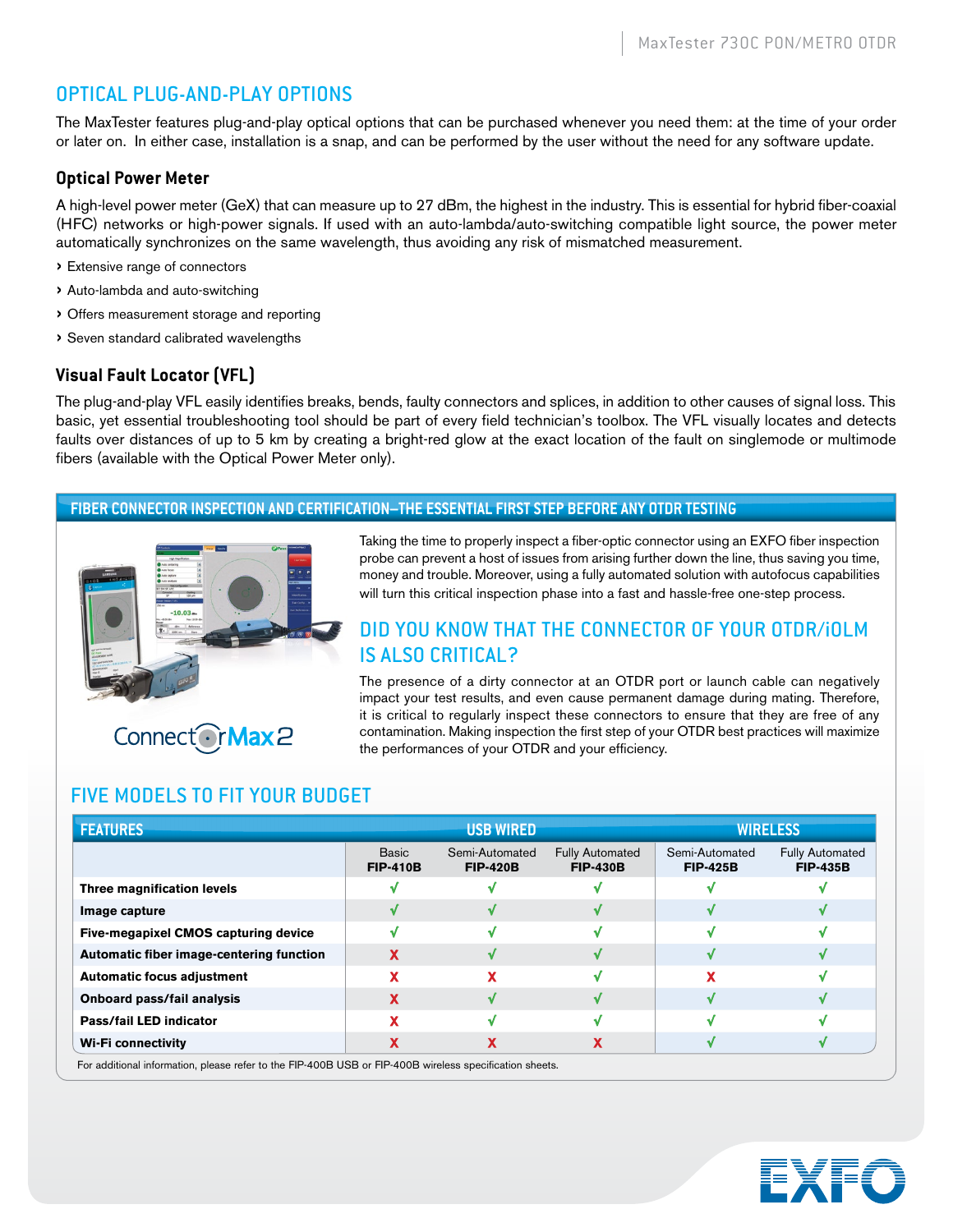| <b>SOFTWARE UTILITIES</b>          |                                                                                                                      |
|------------------------------------|----------------------------------------------------------------------------------------------------------------------|
| Software update                    | Ensure that your MaxTester is up-to-date with the latest software.                                                   |
| <b>VNC configuration</b>           | The Virtual Network Computing utility allows technicians to easily remote control the unit via a computer or laptop. |
| <b>Microsoft Internet Explorer</b> | Access the Web directly from your device interface.                                                                  |
| Data mover                         | Transfer all your daily test results quickly and easily.                                                             |
| <b>Centralized documentation</b>   | Instant access to user guides and other relevant documents.                                                          |
| <b>Wallpapers</b>                  | Enhance your work environment with colorful and scenic backgrounds.                                                  |
| <b>PDF Reader</b>                  | View your reports in PDF format.                                                                                     |
| <b>Bluetooth file sharing</b>      | Share files between your MaxTester and any Bluetooth-enabled device.                                                 |
| <b>Wi-Fi</b> connection            | Wi-Fi FIP inspection probe interface. Upload test results and browse the Internet.                                   |
| Inspection probe                   | USB or Wi-Fi probe to inspect and analyze connectors.                                                                |

# PACKAGED FOR EFFICIENCY







3 4 5 6 7 8



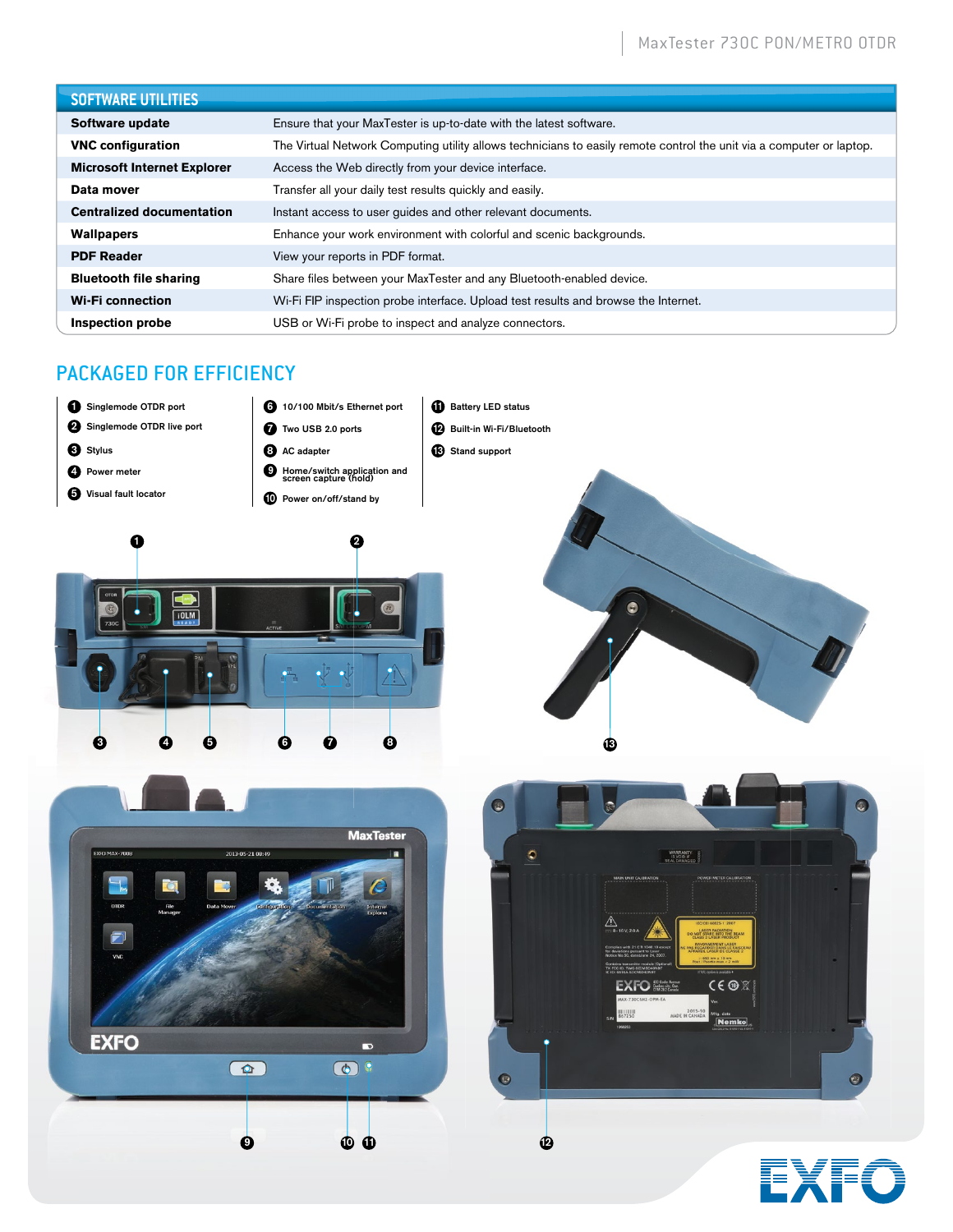# SPECIFICATIONS<sup>a</sup>

| <b>TECHNICAL SPECIFICATIONS</b>        |                                                                                                            |
|----------------------------------------|------------------------------------------------------------------------------------------------------------|
| Display                                | 7-in (178-mm) outdoor-enhanced touchscreen, 800 x 480 TFT                                                  |
| Interfaces                             | Two USB 2.0 ports<br>RJ45 LAN 10/100 Mbit/s                                                                |
| Storage                                | 2 GB internal memory (20 000 OTDR traces, typical)                                                         |
| <b>Batteries</b>                       | Rechargeable lithium-polymer battery<br>12 hours of operation as per Telcordia (Bellcore) TR-NWT-001138    |
| Power supply                           | Power supply AC/DC adapter, input 100-240 VAC, 50-60 Hz                                                    |
| Wavelength (nm) <sup>b</sup>           | 1310 ± 20/1550 ± 20/1625 ± 10/1650 ± 5                                                                     |
| SM live port built-in filter           | 1625 nm: highpass >1595 nm<br>isolation >50 dB from 1270 nm to 1585 nm<br>1650 nm: bandpass 1650 nm ± 7 nm |
|                                        | isolation $>50$ dB out of 1650 nm $\pm$ 10 nm                                                              |
| Dynamic range (dB) <sup>c</sup>        | 39/38/39/39                                                                                                |
| Event dead zone (m) <sup>d</sup>       | 0.5                                                                                                        |
| Attenuation dead zone (m) <sup>e</sup> | 2.5                                                                                                        |
| PON dead zone (m) <sup>f</sup>         | 30                                                                                                         |
| Distance range (km)                    | 0.1 to 400                                                                                                 |
| Pulse width (ns)                       | 3 to 20 000                                                                                                |
| Linearity (dB/dB)                      | ±0.03                                                                                                      |
| Loss threshold (dB)                    | 0.01                                                                                                       |
| Loss resolution (dB)                   | 0.001                                                                                                      |
| Sampling resolution (m)                | 0.04 to 10                                                                                                 |
| Sampling points                        | Up to 256 000                                                                                              |
| Distance uncertainty (m) 9             | $\pm$ (0.75 + 0.0025 % x distance + sampling resolution)                                                   |
| Measurement time                       | User-defined (maximum: 60 minutes)                                                                         |
| Reflectance accuracy (dB) <sup>b</sup> | ±2                                                                                                         |
| Typical real-time refresh (Hz)         | 4                                                                                                          |

| TECHNICAL SPECIFICATIONS (In-Line Power Meter) b, h |                                          |  |
|-----------------------------------------------------|------------------------------------------|--|
| Input power range (dBm)                             | 1490 nm: -65 to 18<br>1550 nm: -50 to 28 |  |
| PON power meter (nm)                                | Two channels: 1490/1550                  |  |
| Broadband power meter (nm)                          | One channel: 1270 to 1625                |  |
| Power uncertainty (dB) <sup>a</sup>                 | ±0.2                                     |  |
| Calibrated wavelengths (nm)                         | 1310, 1490, 1550 and 1625                |  |
| PON power meter spectral band (nm)                  | 1450 to 1530                             |  |
| Broadband power meter spectral band (nm)            | 1270 to 1625                             |  |
| Display resolution (dB)                             | 0.1                                      |  |
| PON power meter ORL (dB) <sup>a</sup>               | $-55$                                    |  |
| Broadband power meter ORL (dB) <sup>a</sup>         | $-50$                                    |  |

#### **Notes**

a. All specifications valid at 23 °C  $\pm$  2 °C with an FC/APC connector, unless otherwise specified.

b. Typical.

c. Typical dynamic range with longest pulse and three-minute averaging at  $SNR = 1$ .

d. Typical, for reflectance from –35 dB to –55 dB, using a 3-ns pulse.

e. Typical, for reflectance at –55 dB (at 1310 nm), using a 3-ns pulse. Attenuation dead zone at 1310 nm is 3.5 m typical with reflectance below –45 dB.

f. Non-reflective FUT, non-reflective splitter, 13-dB loss, 50-ns pulse, typical value.

g. Does not include uncertainty due to fiber index.

h. Specifications valid when OTDR not functioning or in idle mode.

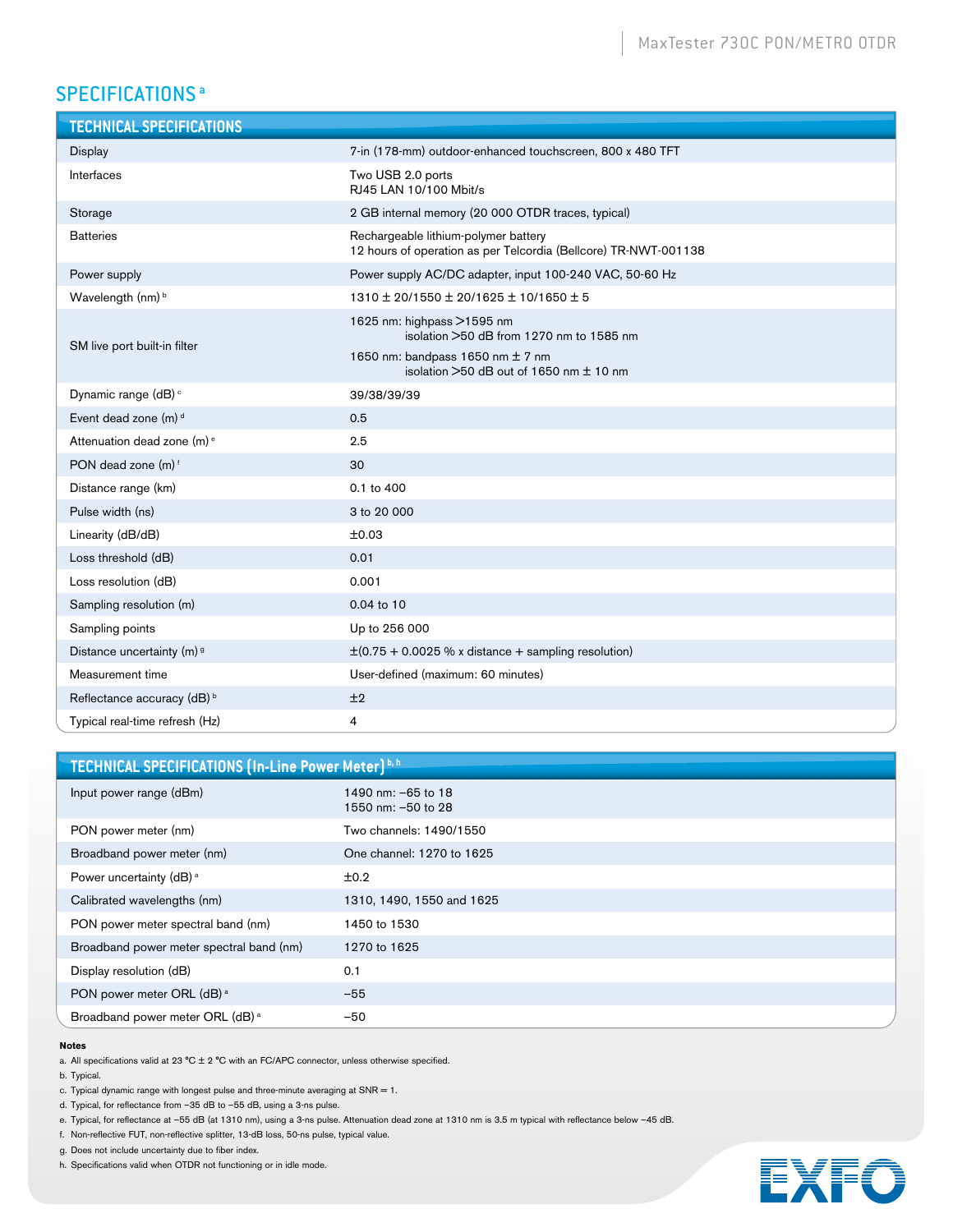|                              | <b>GENERAL SPECIFICATIONS</b> |                                                                                               |
|------------------------------|-------------------------------|-----------------------------------------------------------------------------------------------|
| $Size (H \times W \times D)$ |                               | 166 mm x 200 mm x 68 mm (6 <sup>9</sup> /16 in x 7 <sup>7</sup> /8 in x 2 <sup>3</sup> /4 in) |
| Weight (with battery)        |                               | 1.5 kg (3.3 lb)                                                                               |
| Temperature                  | Operating<br>Storage          | $-10$ °C to 50 °C (14 °F to 122 °F)<br>-40 °C to 70 °C (-40 °F to 158 °F) <sup>a</sup>        |
| Relative humidity            |                               | 0 % to 95 % noncondensing                                                                     |

| SOURCE               |                  |
|----------------------|------------------|
| Output power (dBm) b | $-2.5$           |
| Modulation           | CW, 1 kHz, 2 kHz |

| BUILT-IN POWER METER SPECIFICATIONS (GeX) (optional) <sup>c</sup> |                                                                         |  |
|-------------------------------------------------------------------|-------------------------------------------------------------------------|--|
| Calibrated wavelengths (nm)                                       | 850, 1300, 1310, 1490, 1550, 1625, 1650                                 |  |
| Power range (dBm) <sup>d</sup>                                    | $27$ to $-50$                                                           |  |
| Uncertainty $(\%)$ <sup>e</sup>                                   | ±5%±10nW                                                                |  |
| Display resolution (dB)                                           | $0.01 = \text{max to } -40 \text{ dBm}$<br>$0.1 = -40$ dBm to $-50$ dBm |  |
| Automatic offset nulling range d, f                               | Max power to $-30$ dBm                                                  |  |
| Tone detection (Hz)                                               | 270/330/1000/2000                                                       |  |

| VISUAL FAULT LOCATOR (VFL) (OPTIONAL)                               | <b>LASER SAFETY</b>                                                                                                                                                                                 |
|---------------------------------------------------------------------|-----------------------------------------------------------------------------------------------------------------------------------------------------------------------------------------------------|
| Laser, 650 nm $\pm$ 10 nm                                           |                                                                                                                                                                                                     |
| CW/Modulate 1 Hz                                                    | 21 CFR 1040.10<br>IEC 60825-1:2007<br><b>INVISIBLE LASER RADIATION</b><br><b>LASER RADIATION</b><br><b>VIEWING THE LASER OUTPUT WITH CERTAIN</b><br><b>DO NOT STARE INTO BEAM</b>                   |
| Typical P <sub>out</sub> in 62.5/125 $\mu$ m: $>$ –1.5 dBm (0.7 mW) | <b>INSTRUMENTS (FOR EXAMPLE, EYE LOUPES,</b><br><b>CLASS 2 LASER PRODUCT</b><br><b>MAGNIFIERS AND MICROSCOPES) WITHIN A DISTANCE</b><br>OF 100 MM MAY POSE AN EYE HAZARD.<br>$\lambda$ : 650 ±10 nm |
| Laser safety: Class 2                                               | $P_{\text{out}}$ maximum < 2mW<br><b>CLASS 1M LASER PRODUCT</b>                                                                                                                                     |
|                                                                     |                                                                                                                                                                                                     |
| <b>ACCESSORIES</b>                                                  |                                                                                                                                                                                                     |

| <b>ACCESSORIES</b> |                                  |         |                                            |
|--------------------|----------------------------------|---------|--------------------------------------------|
| GP-10-061          | Soft carrying case               | GP-2144 | USB 16G micro-drive                        |
| GP-10-072          | Semi-rigid carrying case         | GP-2155 | Carry-on size backpack                     |
| GP-10-086          | Rigid carrying case              | GP-2205 | DC vehicle battery-charging adaptor (12 V) |
| GP-1008            | VFL adapter (2.50 mm to 1.25 mm) |         |                                            |
| GP-2016            | 10-foot RJ45 LAN cable           |         |                                            |

#### **Notes**

a.  $-20$  °C to 60 °C ( $-4$  °F to 140 °F) with the battery pack.

b. Typical output power is given at 1550 nm.

c. At 23 ºC ± 1 ºC, 1550 nm and FC connector. With modules in idle mode. Battery operated after 20-minute warm-up.

d. Typical.

e. At calibration conditions.

f. For ±0.05 dB, from 10 °C to 30 °C.

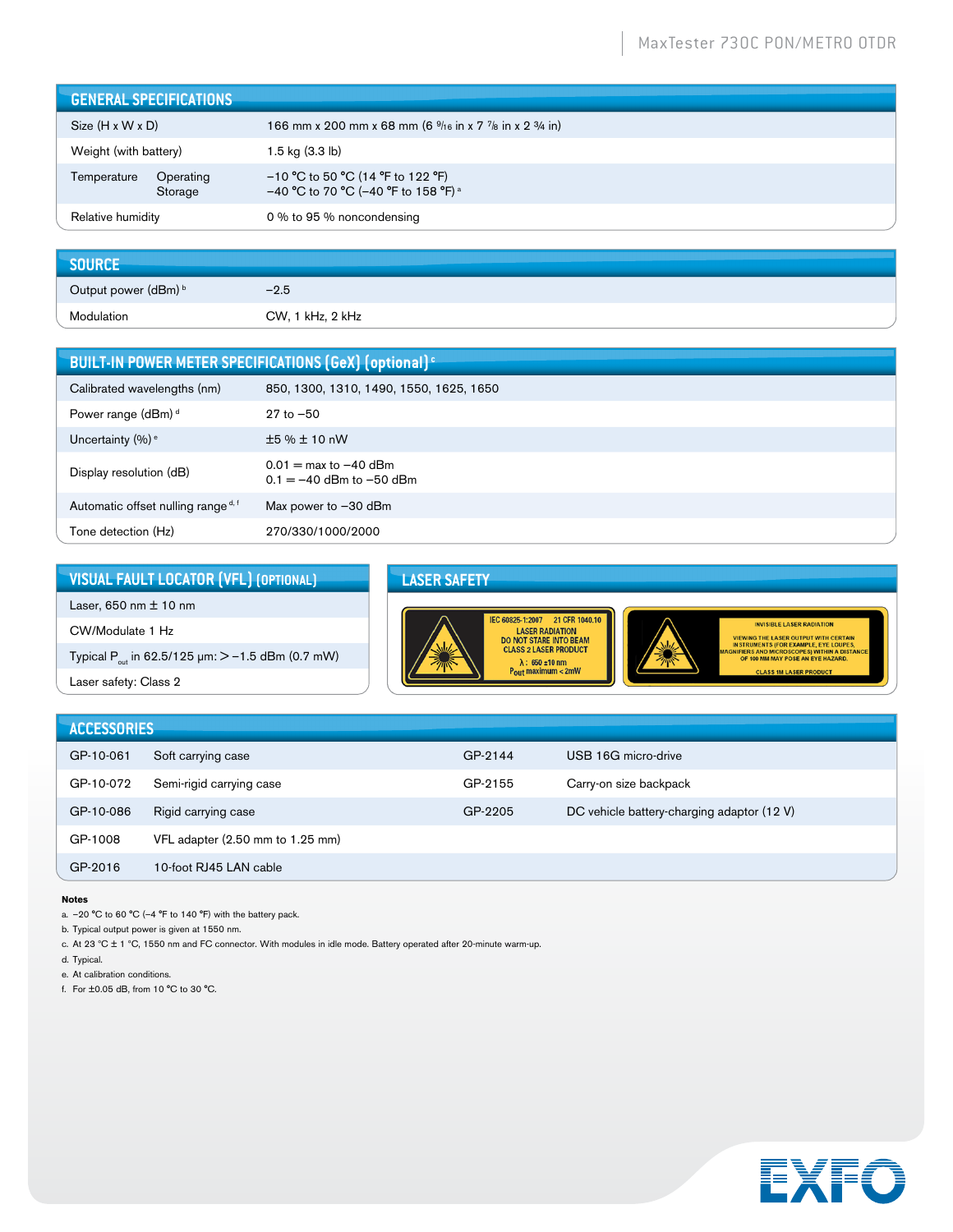### **ORDERING INFORMATION**

#### **MAX-730C-XX-XX-XX-XX-XX-XX-XX-XX-XX-XX-XX-XX**

**Model**  $MAX-730C = OTDR$ 

#### **Optical configuration**

SM1 = SM OTDR, 1310/1550 nm  $\text{SM2} = \text{SM}$  OTDR, 1310/1550 nm and 1625 nm live a SM3 = SM OTDR, 1310/1550/1625 nm SM6 = SM OTDR, 1625 nm live  $SM7 = SM$  OTDR, 1650 nm live  $SMB = SM$  OTDR, 1310/1550 nm and 1650 nm live a

#### **Base software**

OTDR = Enables OTDR application only iOLM = Enables iOLM application only  $Oi$  = Enables OTDR and iOLM applications

#### **Connector**

 $EA$ -EUI- $28$  = APC/DIN 47256  $EA$ -EUI-89 = APC/FC narrow key  $EA$ -EUI-91 = APC/SC  $EA$ -EUI-95 = APC/E-2000  $EA$ -EUI- $98$  = APC/LC EI connectors = See section on next page

#### **OPM option**

00 = Without OPM Option  $OPM = In$ -line power meter, one broadband channel  $\frac{b}{b}$  $OPM2$  = In-line power meter, dual channel 1490/1550 nm<sup>b</sup>

#### **iOLM software option** c

 $00 = iOLM$  Standard iADV = iOLM Advanced iPRO = iOLM Pro iCERT = iOLM tier-2 certification

#### **Power meter**

 $00 =$  Without power meter PM2X = Power meter; GeX detector VPM2X = VFL and power meter; GeX detector

#### **Power meter connector adapter**

 $FOA-12 = Biconic$  $FOA-14 = NEC D4$ : PC, SPC, UPC  $FOA-16 = SMA/905$ , SMA-906 FOA-22 = FC/PC, FC/SPC, FC/UPC, FC/APC FOA-28 = DIN 47256, DIN 47256/APC FOA-32 = ST: ST/PC, ST/SPC, ST/UPC FOA-54B = SC: SC/PC, SC/SPC, SC/UPC, SC/APC  $FOA-78 = RadialEC$ FOA-96B = E-2000/APC  $FOA-98 = LC$  $FOA-99 = MU$ 

Example: MAX-730C-SM2-OI-EA-EUI-91-OPM2-iPRO-VPM2X-FOA-54B-FR2

#### **Notes**

- a. The two ports are configured with the same adapter.
- b. Available with SM2/SM6/SM7 and SM8 models
- c. Please refer to the intelligent Optical Link Mapper (iOLM) specification sheet for the complete and most recent description of these value packs.
- d. Not available in China.
- e. Included with FP425B and FP435B probe options.
- f. This list represents a selection of fiber inspection tips that covers the most common connectors and applications but does not reflect all the tips available. EXFO offers a wide range of inspection tips, bulkhead adaptors and kits to cover many more connector types and different applications. Please contact your local EXFO sales representative or visit **www.EXFO.com/FIPtips** for more information.

| x xx |                                                                                                                                                                                                                                                                                                                                                                                                                                                                                                           |
|------|-----------------------------------------------------------------------------------------------------------------------------------------------------------------------------------------------------------------------------------------------------------------------------------------------------------------------------------------------------------------------------------------------------------------------------------------------------------------------------------------------------------|
|      | └■ FastReporter software<br>$00 =$ Without software option<br>$FR2 = FastReporter 2 software$                                                                                                                                                                                                                                                                                                                                                                                                             |
|      | ■ Wi-Fi and Bluetooth<br>$00 =$ Without RF components<br>$RF =$ With RF capability (Wi-Fi and Bluetooth) <sup>d, e</sup>                                                                                                                                                                                                                                                                                                                                                                                  |
|      | ■ Extra FIP-400B tips f<br><b>Bulkhead tips</b><br>$FIPT-400-FC-APC = FCAPC$ tip for bulkhead adapter<br>FIPT-400-FC-SC = FC and SC tip for bulkhead adapter <sup>9</sup><br>$FIPT-400-LC = LC$ tip for bulkhead adapters<br>$FIPT-400$ -LC-APC = LC/APC tip for bulkhead adapter<br>$FIPT-400-MU = MU$ tip for bulkhead adapters<br>FIPT-400-SC-APC = SC APC tip for bulkhead adapter <sup>h</sup><br>$FIPT-400-SC-UPC = SC UPC$ tip for bulkhead adapter<br>$FIPT-400-ST = ST$ tip for bulkhead adapter |
|      | <b>Patchcord tips</b><br>FIPT-400-U12M = Universal patchcord tip for 1.25 mm ferrules<br>FIPT-400-U12MA = Universal patchcord tip for 1.25 mm ferrules APC<br>$FIPT-400-U16M =$ Universal patchcord tip for 1.6 mm ferrules<br>FIPT-400-U20M2 = Universal patchcord tip for 2.0 mm ferrules (D4, Lemo)<br>FIPT-400-U25M = Universal patchcord tip for 2.5 mm ferrules $9$<br>FIPT-400-U25MA = Universal patchcord tip for 2.5 mm ferrules APC <sup>h</sup>                                                |
|      | Multifiber tips <sup>1</sup><br>$FIPT-400-MTP2 = MTP/MPO UPC$ tip for bulkhead adapter<br>FIPT-400-MTPA2 = MTP/MPO APC tip for bulkhead adapter<br>$FIPT-400-MTP-MTR = MTP/MPO$ multirow UPC tip for bulkhead adapter<br>FIPT-400-MTP-MTRA = MTP/MPO multirow APC tip for bulkhead adapter                                                                                                                                                                                                                |
|      | <b>Tip kits</b><br>$FIPT-400-LC-K = LC$ tip kit including: $FIPT-400-LC$ : LC tip for bulkhead adapters,<br>FIPT-400-LC-APC: LC/APC tip for bulkhead adapter,<br>FIPT-400-U12M: universal patchcord tip for 1.25 mm ferrules,<br>FIPT-400-U12MA: universal patchcord tip for 1.25 mm ferrules APC                                                                                                                                                                                                         |
|      | FIPT-400-LC-K-APC = LC tip kit including: FIPT-400-LC-APC: LC/APC tip for<br>bulkhead adapter, FIPT-400-U12MA: universal patchcord<br>tip for 1.25 mm ferrules APC<br>FIPT-400-LC-K-UPC = LC tip kit including: FIPT-400-LC: LC tip for bulkhead adapters,<br>FIPT-400-U12M: universal patchcord tip for 1.25 mm ferrules<br>$FIPT-400-MTP-MTR-K = MTP/MPO$ multirow APC and UPC tip for bulkhead adapter <sup>i</sup>                                                                                    |
|      | $\blacksquare$ Base Tips <sup>1</sup><br>APC = Includes FIPT-400-U25MA and FIPT-400-SC-APC<br>$UPC$ = Includes FIPT-400-U25M and FIPT-400-FC-SC                                                                                                                                                                                                                                                                                                                                                           |
|      | $\blacksquare$ Inspection probe model <sup>k</sup><br>$00 =$ Without inspection probe<br>$FP410B = Digital video inspection probe$<br>Triple magnification<br>$FP420B$ = Analysis digital video inspection probe<br>Automated pass/fail analysis<br>Triple magnification                                                                                                                                                                                                                                  |

- Triple magnification Autocentering  $FP425B =$  Wireless digital video inspection probe  $e$ Automated pass/fail analysis Triple magnification Autocentering  $FP430B =$  Automated analysis digital video inspection probe Automated focus Automated pass/fail analysis Triple magnification Autocentering FP435B = Wireless analysis digital video inspection probe e
	- Automated focus Automated pass/fail analysis Triple magnification Autocentering
- g. Included when UPC base tips are selected.
- h. Included when APC base tips are selected.
- i. Includes a bulkhead adapter for patch cord inspection.
- j. Available if inspection probe is selected.
- k. Includes ConnectorMax2 software.